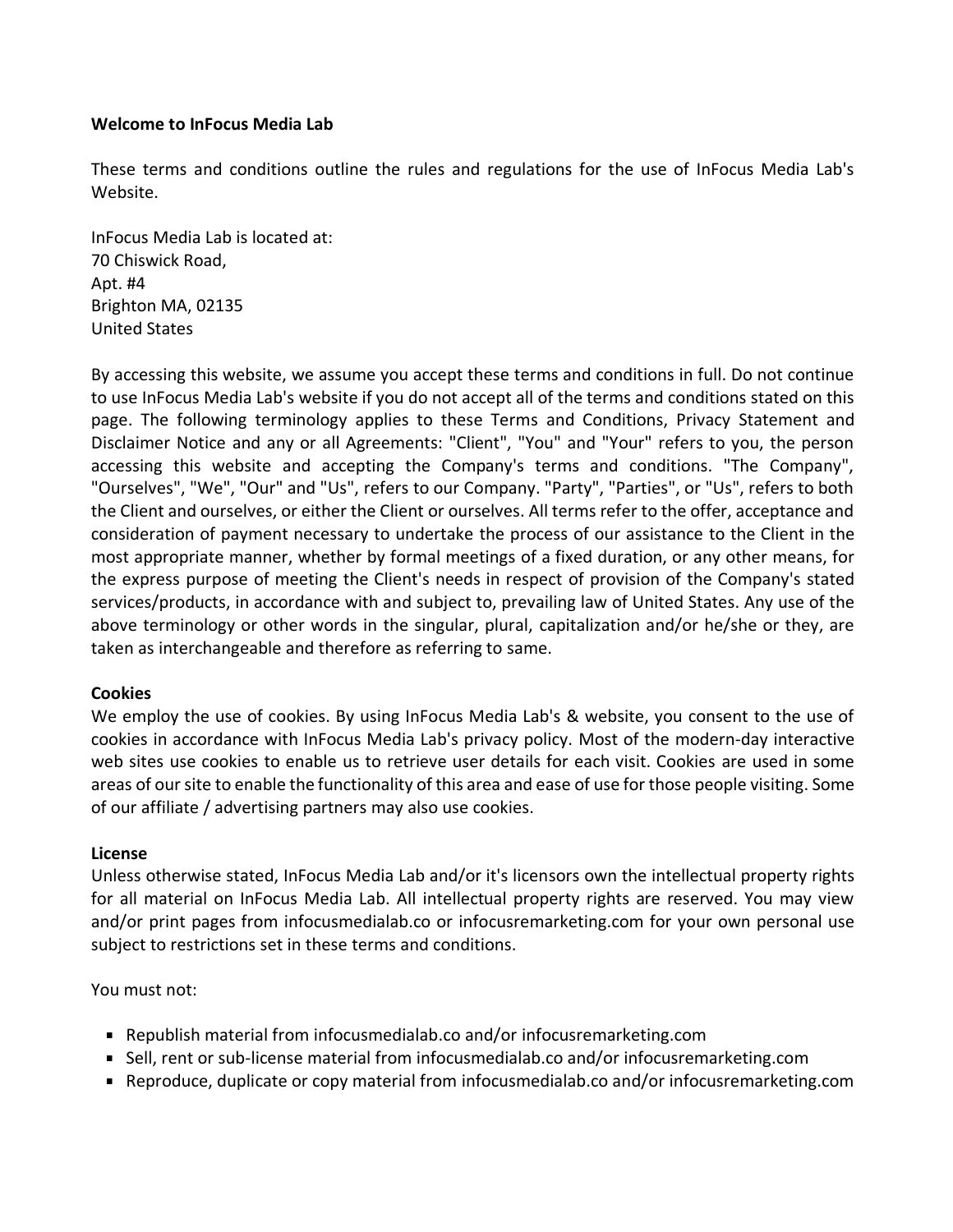Redistribute content from InFocus Media Lab (unless content is specifically made for redistribution). Hyperlinking to our Content

# **The following organizations may link to our Web site without prior written approval:**

- **Government agencies**
- **Search engines**
- **News organizations**
- Online directory distributors when they list us in the directory may link to our Web site in the same manner as they hyperlink to the Web sites of other listed businesses; and Systemwide Accredited Businesses except soliciting non-profit organizations, charity shopping malls, and charity fundraising groups which may not hyperlink to our Web site.

These organizations may link to our home page, to publications or to other Web site information so long as the link: (a) is not in any way misleading; (b) does not falsely imply sponsorship, endorsement or approval of the linking party and its products or services; and (c) fits within the context of the linking party's site.

# **We may consider and approve in our sole discretion other link requests from the following types of organizations:**

Commonly-known consumer and/or business information sources such as Chambers of Commerce, American Automobile Association, AARP and Consumers Union; dot.com community sites; associations or other groups representing charities, including charity giving sites, online directory distributors; internet portals; accounting, law and consulting firms whose primary clients are businesses; and educational institutions and trade associations.

**We will approve link requests from these organizations if we determine that:** (a) the link would not reflect unfavorably on us or our accredited businesses (for example, trade associations or other organizations representing inherently suspect types of business, such as work-at-home opportunities, shall not be allowed to link); (b)the organization does not have an unsatisfactory record with us; (c) the benefit to us from the visibility associated with the hyperlink outweighs the absence of InFocus Media Lab; and (d) where the link is in the context of general resource information or is otherwise consistent with editorial content in a newsletter or similar product furthering the mission of the organization.

**These organizations may link to our home page, to publications or to other Web site information so long asthe link:** (a) is not in any way misleading; (b) does not falsely imply sponsorship, endorsement or approval of the linking party and its products or services; and (c) fits within the context of the linking party's site.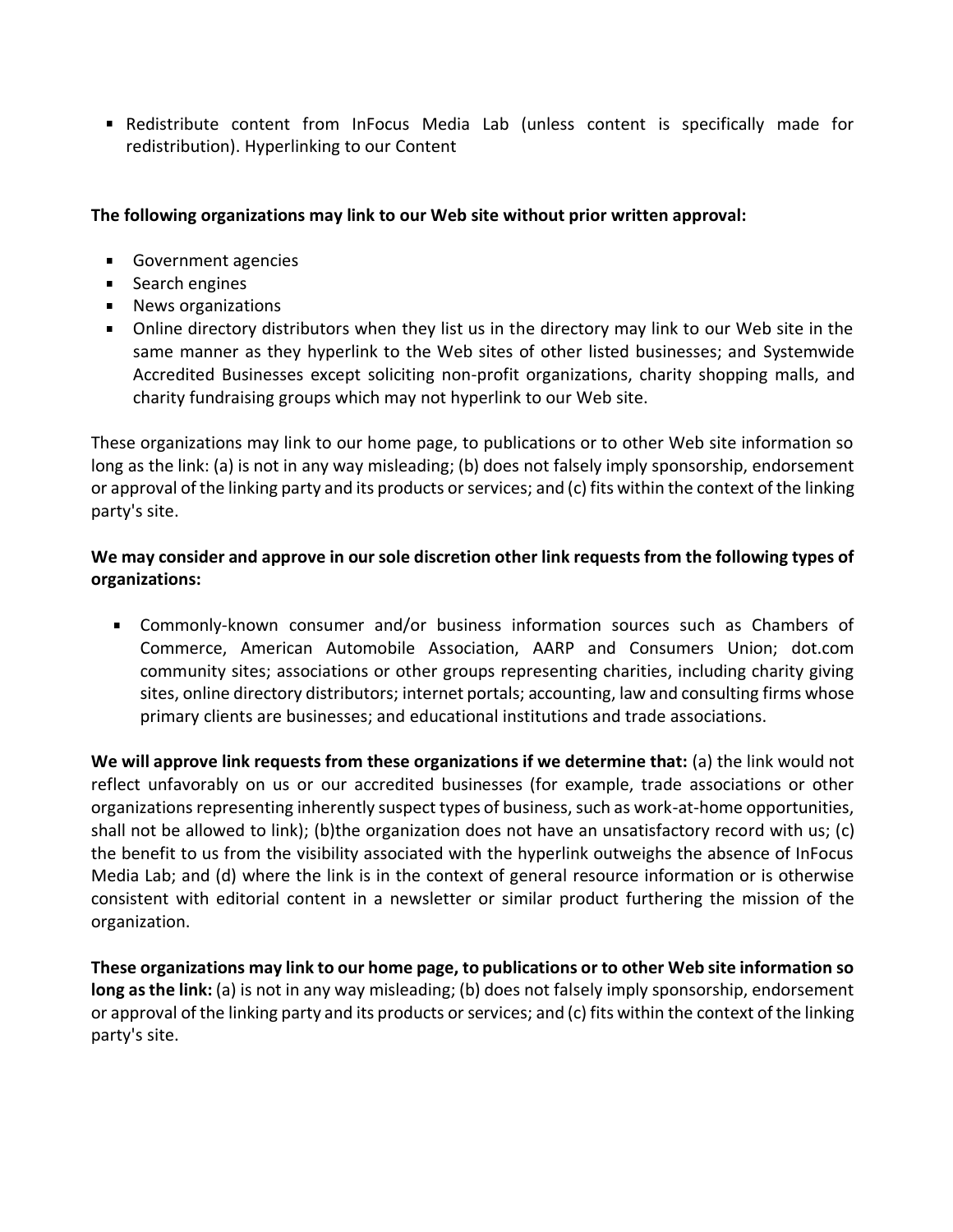If you are among the organizations listed in paragraph 2 above and are interested in linking to our website, you must notify us by sending an e-mail to [info@infocusmedialab.co.](mailto:info@infocusmedialab.co) Please include your name, your organization name, contact information (such as a phone number and/or e-mail address) as well as the URL of your site, a list of any URLs from which you intend to link to our Web site, and a list of the URL(s) on our site to which you would like to link. Allow 2-3 weeks for a response.

#### **Approved organizations may hyperlink to our Web site as follows:**

- By use of our corporate name; or
- By use of the uniform resource locator (Web address) being linked to; or
- By use of any other description of our Web site or material being linked to that makes sense within the context and format of content on the linking party's site.

No use of InFocus Media Lab's logo or other artwork will be allowed for linking absent a trademark license agreement.

#### **Iframes**

Without prior approval and express written permission, you may not create frames around our Web pages or use other techniques that alter in any way the visual presentation or appearance of our Web site.

#### **Reservation of Rights**

We reserve the right at any time and in its sole discretion to request that you remove all links or any particular link to our Web site. You agree to immediately remove all links to our Web site upon such request. We also reserve the right to amend these terms and conditions and its linking policy at any time. By continuing to link to our Web site, you agree to be bound to and abide by these linking terms and conditions.

## **Removal of links from our website**

If you find any link on our Web site or any linked web site objectionable for any reason, you may contact us about this. We will consider requests to remove links but will have no obligation to do so or to respond directly to you. Whilst we endeavor to ensure that the information on this website is correct, we do not warrant its completeness or accuracy; nor do we commit to ensuring that the website remains available or that the material on the website is kept up to date.

## **Content Liability**

We shall have no responsibility or liability for any content appearing on your Web site. You agree to indemnify and defend us against all claims arising out of or based upon your Website. No link(s) may appear on any page on your Web site or within any context containing content or materials that may be interpreted as libelous, obscene or criminal, or which infringes, otherwise violates, or advocates the infringement or other violation of, any third party rights.